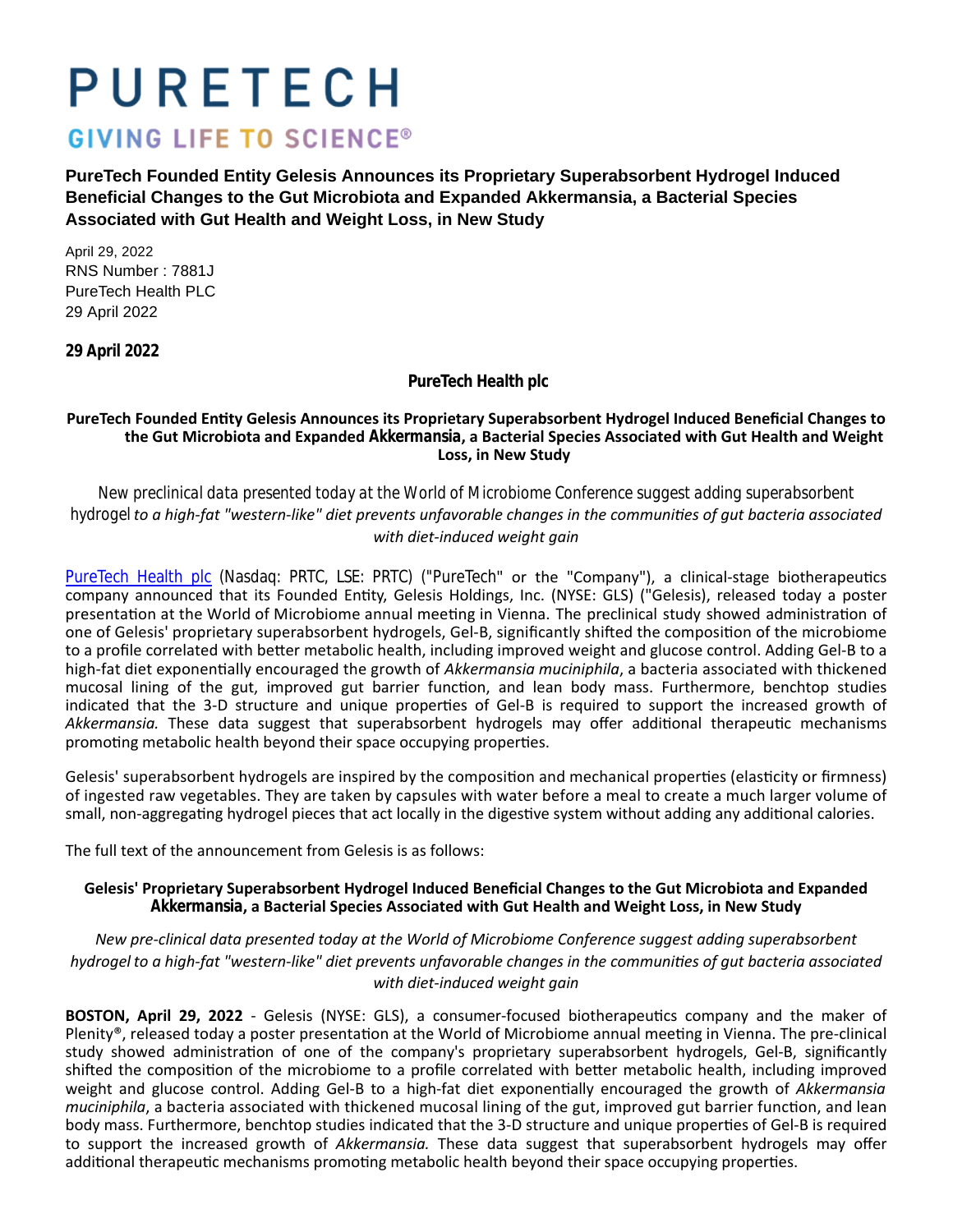"Obesity is a complex disease and recent research has shown that alterations of the gut microbiome may be one cause. It follows that interventions used to modify the microbiome could be important tools for the treatment of obesity," said Neil Floch, MD, a bariatric surgeon and expert on obesity treatment at Nuvance Health in Norwalk, CT. "I look forward to seeing more clinical studies on this new class of materials and their potential mechanical benefits on gut health and the microbiome."

Gelesis' superabsorbent hydrogels are inspired by the composition and mechanical properties (elasticity or firmness) of ingested raw vegetables. They are taken by capsules with water before a meal to create a much larger volume of small, non-aggregating hydrogel pieces that act locally in the digestive system without adding any additional calories.

This new study aimed to define the gut microbiota associated with observed metabolic improvement and uncover how Gel-B may be driving compositional changes to these microbiota communities. After being fed a high fat diet (45% lard) for 12 weeks, the studied groups of mice were treated with a combination high fat diet and Gel-B, or a control of high fat diet alone for an additional 12 weeks. Fecal samples were collected at study weeks 12, 16, and 24. Results showed that mice fed Gel-B treatment in addition to a high fat diet had gut microbiota changes, including:

- Restoration of the Bacteroidetes/Firmicutes ratio, which is often out of balance in patients with obesity
- · Increase in Verrucomicrobia driven exclusively by *Akkermansia muciniphila*

The increased abundance of *Akkermansia muciniphila* was confirmed in benchtop studies, where results indicated that the 3-D structure of Gel-B was required for this phenomenon. Un-crosslinked modified cellulose, a linear fiber with a much lower elastic response which is used as a building block of Gel-B, did not support the growth of this species.

"We were excited to see that, along with weight loss and changes in gut permeability, we saw beneficial changes in the gut microbiota," said Maria Rescigno, PhD, Group Leader of the Mucosal Immunology and Microbiota Unit at Humanitas University in Milan, one of the lead investigators on the study. "Most pronounced was an increase in *Akkermansia muciniphila*, which is known to be associated with metabolic health."

An interview with study co-authors Alessandra Silvestri, PhD and Antonio Gil-Gomez, PhD is available at https://youtu.be/3YnzduqRyq8.

In previous studies, administration of one of these hydrogels, Gel-B, in addition to a high-fat diet, blunted weight gain, reversed gut atrophy, improved metabolic parameters, and restored gut barrier function.

## **About Gelesis**

Gelesis Holdings Inc. (NYSE: GLS) ("Gelesis") is a consumer-centered biotherapeutics company and the maker of Plenity®, which is inspired by nature and FDA cleared to aid in weight management. Our first-of-their-kind non-systemic superabsorbent hydrogels are made entirely from naturally derived building blocks. They are inspired by the composition and mechanical properties of raw vegetables, taken by capsule, and act locally in the digestive system, so people feel satisfied with smaller portions. Our portfolio includes Plenity® and potential therapies in development for patients with Type 2 Diabetes, Non-alcoholic Fatty Liver Disease (NAFLD)/Non-alcoholic Steatohepatitis (NASH), and Functional Constipation. For more information, visit [gelesis.com,](https://www.gelesis.com/) or connect with us on Twitter @GelesisInc.

Plenity® is indicated to aid weight management in adults with excess weight or obesity, a Body Mass Index (BMI) of  $25-40$  kg/m<sup>2</sup>, when used in conjunction with diet and exercise.

## **Important Safety Information about Plenity**

- Patients who are pregnant or are allergic to cellulose, citric acid, sodium stearyl fumarate, gelatin, or titanium dioxide should not take Plenity.
- To avoid impact on the absorption of medications:
	- $\circ$  For all medications that should be taken with food, take them after starting a meal.
	- $\circ$  For all medications that should be taken without food (on an empty stomach), continue taking on an empty stomach or as recommended by your physician.
- The overall incidence of side effects with Plenity was no different than placebo. The most common side effects were diarrhea, distended abdomen, infrequent bowel movements, and flatulence.
- · Contact a doctor right away if problems occur. If you have a severe allergic reacƟon, severe stomach pain, or severe diarrhea, stop using Plenity until you can speak to your doctor.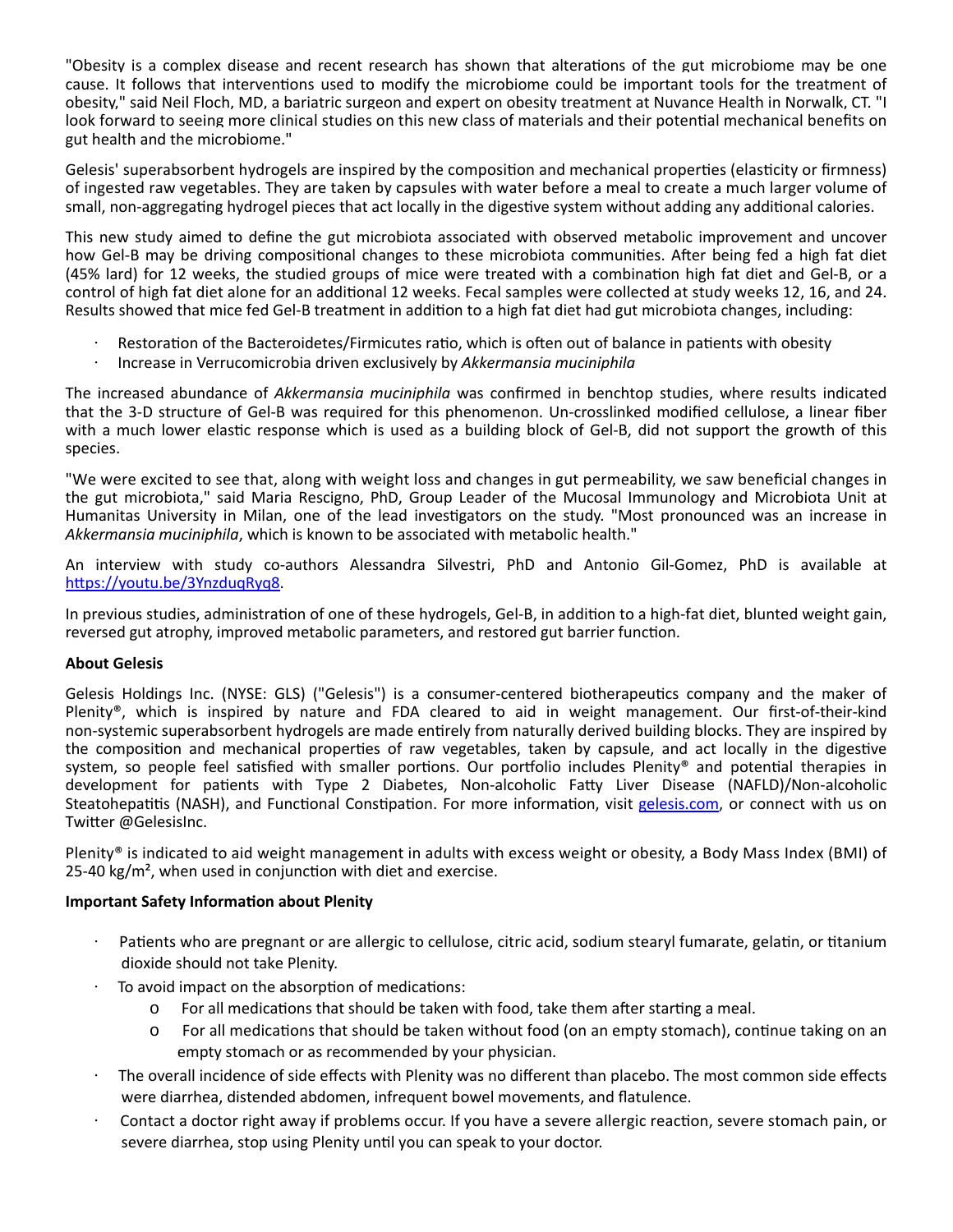**Rx Only.** For the safe and proper use of Plenity or more information, talk to a healthcare professional, read the Patient Instructions for Use, or call 1-844-PLENITY.

#### **Forward-Looking Statements**

Certain statements, estimates, targets and projections in this press release may constitute "forward-looking statements" within the meaning of the federal securities laws. The words "anticipate," "believe," continue," "could, "estimate," "expect," "intend," "may," "might," "plan," "possible," "potential," "predict," "project," "should," "strive," "would" and similar expressions may identify forward-looking statements, but the absence of these words does not mean that statement is not forward looking. Forward-looking statements are predictions, projections and other statements about future events that are based on current expectations and assumptions and, as a result, are subject to risks and uncertainties. Forward-looking statements include, but are not limited to, statements regarding our or our management team's expectations, hopes, beliefs, intentions or strategies regarding the future, including those relating to Gelesis' business combination with Capstar Special Purpose Acquisition Corp. ("Capstar") and its expected benefits, Gelesis' performance following the business combination, the competitive environment in which Gelesis operates, the expected future operating and financial performance and market opportunities of Gelesis and statements regarding Gelesis' expectations, hopes, beliefs, intentions or strategies regarding the future. In addition, any statements that refer to projections, forecasts, or other characterizations of future events or circumstances, including any underlying assumptions, are forward-looking statements. Forward-looking statements speak only as of the date they are made. Readers are cautioned not to put undue reliance on forward-looking statements, and Gelesis assumes no obligation and does not intend to update or revise these forward-looking statements, whether as a result of new information, future events, or otherwise. Gelesis gives no assurance that any expectations set forth in this press release will be achieved. Various risks and uncertainties (some of which are beyond our control) or other factors could cause actual future results, performance or events to differ materially from those described herein. Some of the factors that may impact future results and performance may include, without limitation: (i) the size, demand and growth potential of the markets for Plenity® and Gelesis' other product candidates and Gelesis' ability to serve those markets; (ii) the degree of market acceptance and adoption of Gelesis' products; (iii) Gelesis' ability to develop innovative products and compete with other companies engaged in the weight loss industry; (iv) Gelesis' ability to finance and complete successfully the commercial launch of Plenity® and its growth plans, including new possible indications and the clinical data from ongoing and future studies about liver and other diseases; (v) failure to realize the anticipated benefits of the business combination, including as a result of a delay or difficulty in integrating the businesses of Capstar and Gelesis; (vi) the ability of Gelesis to issue equity or equity-linked securities or obtain debt financing in the future; (vii) the outcome of any legal proceedings instituted against Capstar, Gelesis, or others in connection with the business combination; (viii) the ability of Gelesis to maintain its listing on the New York Stock Exchange; (ix) the risk that the business combination disrupts current plans and operations of Gelesis as a result of Gelesis being a publicly listed issuer; (x) the regulatory pathway for Gelesis' products and responses from regulators, including the FDA and similar regulators outside of the United States; (xi) the ability of Gelesis to grow and manage growth profitably, maintain relationships with customers and suppliers and retain Gelesis' management and key employees; (xii) costs related to the business combination, including costs associated with the Gelesis being a publicly listed issuer; (xiii) changes in applicable laws or regulations; (xiv) the possibility that Gelesis may be adversely affected by other economic, business, regulatory and/or competitive factors; (xv) Gelesis' estimates of expenses and profitability; (xvi) ongoing regulatory requirements, (xvii) any competing products or technologies that may emerge, (xviii) the volatility of the telehealth market in general, or insufficient patient demand; (xix) the ability of Gelesis to defend its intellectual property and satisfy regulatory requirements; (xx) the impact of the COVID 19 pandemic on Gelesis' business; (xxi) the limited operating history of Gelesis; (xxii) the potential impact of inflation on our operating expenses and costs of goods; and (xxiii) other important factors discussed in the "Risk Factors" section of Gelesis's most recent Annual Report on Form 10-K filed on April 1, 2022, and in other filings that Gelesis makes with the Securities and Exchange Commission. These filings address other important risks and uncertainties that could cause actual results and events to differ materially from those contained in the forward-looking statements.

## **About PureTech Health**

PureTech is a clinical-stage biotherapeutics company dedicated to discovering, developing and commercializing highly differentiated medicines for devastating diseases, including inflammatory, fibrotic and immunological conditions, intractable cancers, lymphatic and gastrointestinal diseases and neurological and neuropsychological disorders, among others. The Company has created a broad and deep pipeline through the expertise of its experienced research and development team and its extensive network of scientists, clinicians and industry leaders.

This pipeline, which is being advanced both internally and through PureTech's Founded Entities, is comprised of 27 therapeutics and therapeutic candidates, including two that have received both U.S. FDA clearance and European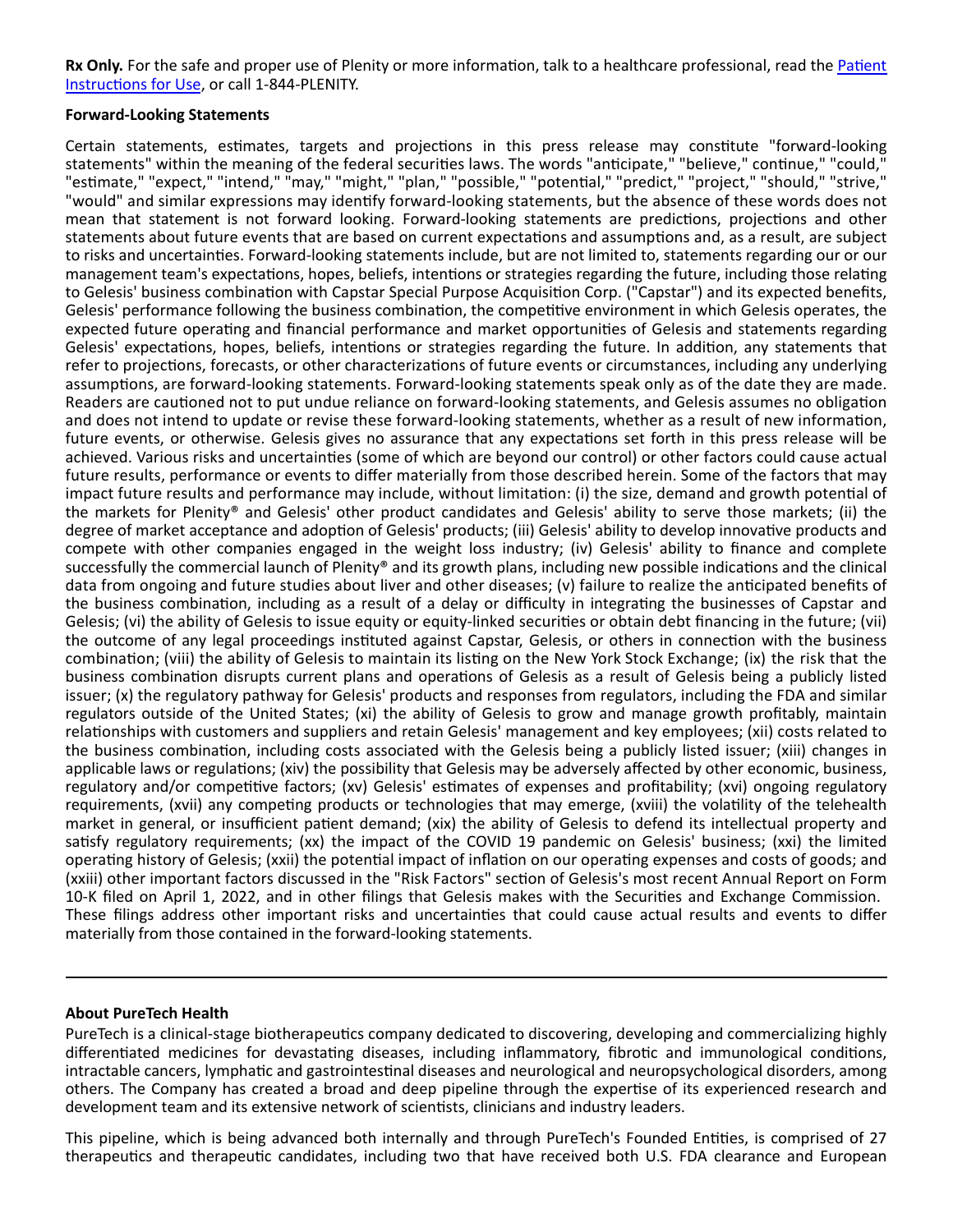marketing authorization, as of the date of PureTech's most recently filed Annual Report and corresponding Form 6-K. All of the underlying programs and platforms that resulted in this pipeline of therapeutic candidates were initially identified or discovered and then advanced by the PureTech team through key validation points based on unique insights in immunology and drug development.

For more information, visit [www.puretechhealth.com o](http://www.puretechhealth.com/)r connect with us on Twitter @puretechh.

#### **CauƟonary Note Regarding Forward-Looking Statements**

This press release contains statements that are or may be forward-looking statements within the meaning of the Private Securities Litigation Reform Act of 1995. All statements contained in this press release that do not relate to matters of historical fact should be considered forward-looking statements, including without limitation statements that relate to the business combination agreement between Gelesis and Capstar Special Purpose Acquisition Corp. (NYSE: CPSR) or matters related thereto, Gelesis' future prospects, development plans, and strategies. The forwardlooking statements are based on current expectations and are subject to known and unknown risks, uncertainties and other important factors that could cause actual results, performance and achievements to differ materially from current expectations, including, but not limited to, those risks, uncertainties and other important factors described under the caption "Risk Factors" in our Annual Report on Form 20-F for the year ended December 31, 2021 filed with the SEC and in our other regulatory filings. These forward-looking statements are based on assumptions regarding the present and future business strategies of the Company and the environment in which it will operate in the future. Each forward-looking statement speaks only as at the date of this press release. Except as required by law and regulatory requirements, we disclaim any obligation to update or revise these forward-looking statements, whether as a result of new information, future events or otherwise.

**Contact: PureTech** Public Relations publicrelations@puretechhealth.com **Investor Relations** [IR@puretechhealth.com](mailto:IR@puretechhealth.com)

**EU Media** Ben Atwell, Rob Winder +44 (0) 20 3727 1000 ben.atwell@FTIconsulting.com

**U.S. Media** Nichole Sarkis +1 774 278 8273 nichole@tenbridgecommunications.com

This information is provided by Reach, the non-regulatory press release distribution service of RNS, part of the London Stock Exchange. Terms and conditions relating to the use and distribution of this information may apply. For further information, please contact [rns@lseg.com o](mailto:rns@lseg.com)r visit [www.rns.com.](http://www.rns.com/)

Reach is a non-regulatory news service. By using this service an issuer is confirming that the information contained within this announcement is of a non-regulatory nature. Reach announcements are identified with an orange label and the word "Reach" in the source column of the News Explorer pages of London Stock Exchange's website so that they are distinguished from the RNS UK regulatory service. Other vendors subscribing for Reach press releases may use a different method to distinguish Reach announcements from UK regulatory news.

RNS may use your IP address to confirm compliance with the terms and conditions, to analyse how you engage with